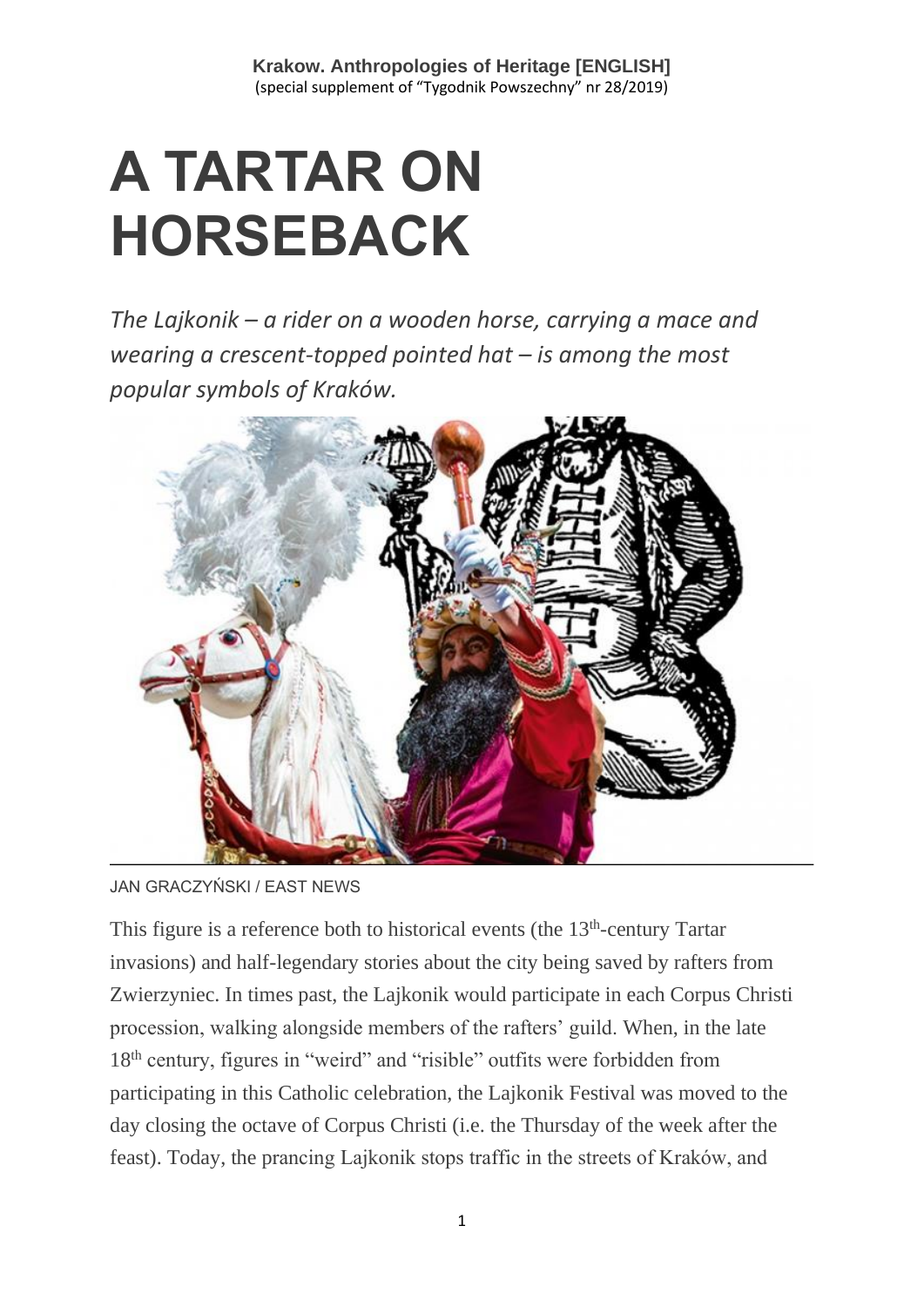being touched by his mace is said to bring good luck and prosperity. Since 2014, the Lajkonik Festival in Kraków has been included in the national list of intangible cultural heritage.

# **THE WAWEL DRAGON**

*The oldest Kraków legends written down at the beginning 13th century by the Bishop of Kraków and historian of Poland, Wincenty Kadłubek, tell of a ferocious man-eating dragon which lived in a cave under Wawel Hill in the early days of the city and terrorized the local inhabitants.*



It is said that the monster was defeated by trickery, when instead of a real animal it was fed calf skin stuffed with sulphur. Today, people come to Kraków every year to see the Dragon Parade, while soft-toy dragons and miniature copies of the Wawel Dragon Monument (erected on riverside in 1972) are sold in the stalls near the Castle and on the Market Square. Until a few decades ago, however, the most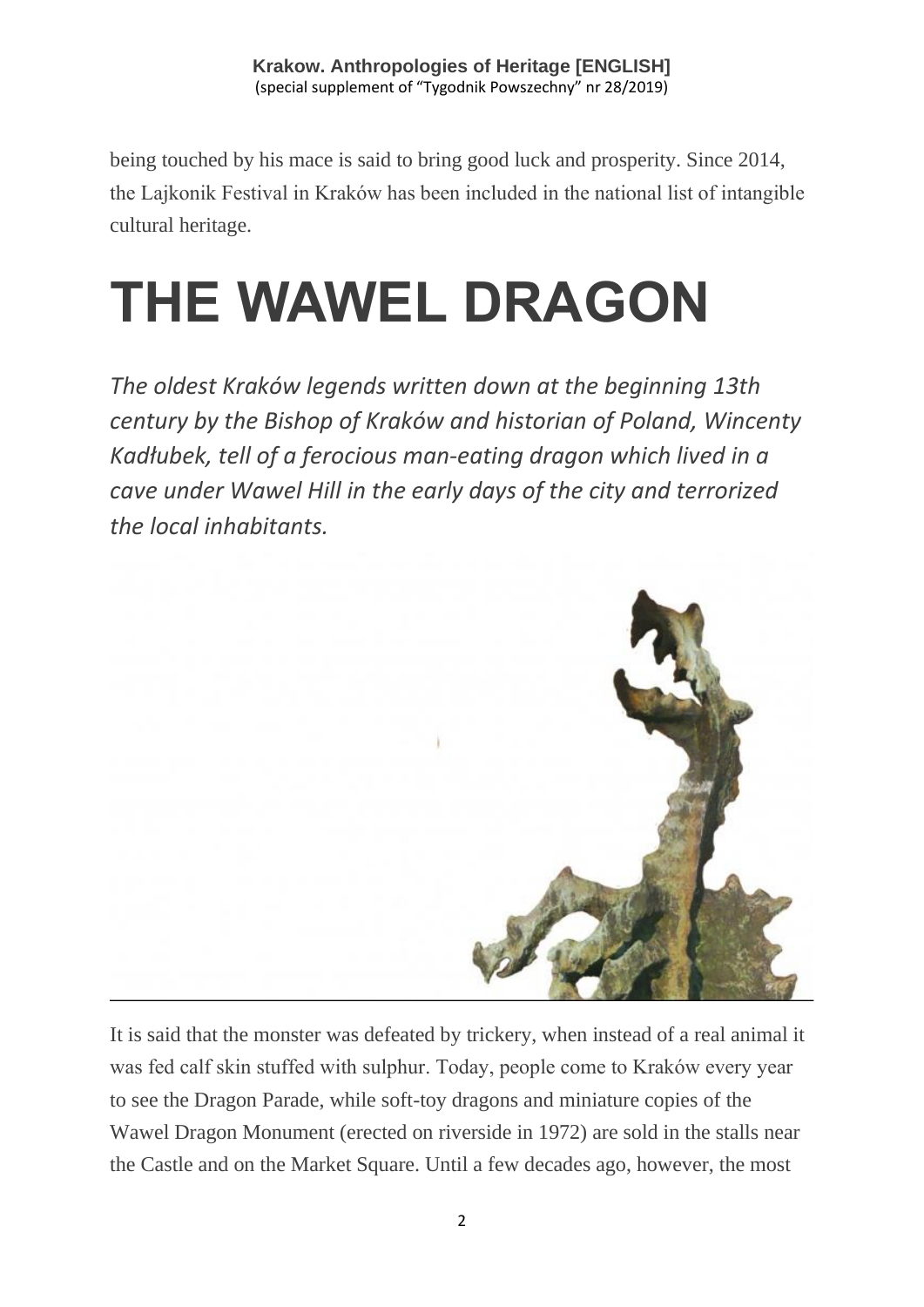popular toys were wooden dragons with a wriggling lizard-like body. In the second half of the 20<sup>th</sup> century, these wooden dragons were made to a design developed several decades earlier by the Kraków Workshops. At that time, in 1918, the prototype of the dragon-lizard was designed by the painter Zofia Stryjeńska, and is currently held in the collections of the Ethnographic Museum in Kraków.

## **ROSES OF A SAINT**

Until recently, few people in Kraków had ever herd of St Rita of *Cascia (1381-1457).*



### FOT. ANNA NIEDŹWIEDŹ

Today, her cult is rapidly developing, centred on the Church of St Catherine. St Rita is the patroness of impossible and hopeless causes and her cult has been promoted especially vigorously by the Augustinian orders. She became an Augustine nun as a mature woman, widow, and mother. Perhaps it is her biography, in which stories of a normal, but also difficult, family life are fused with typical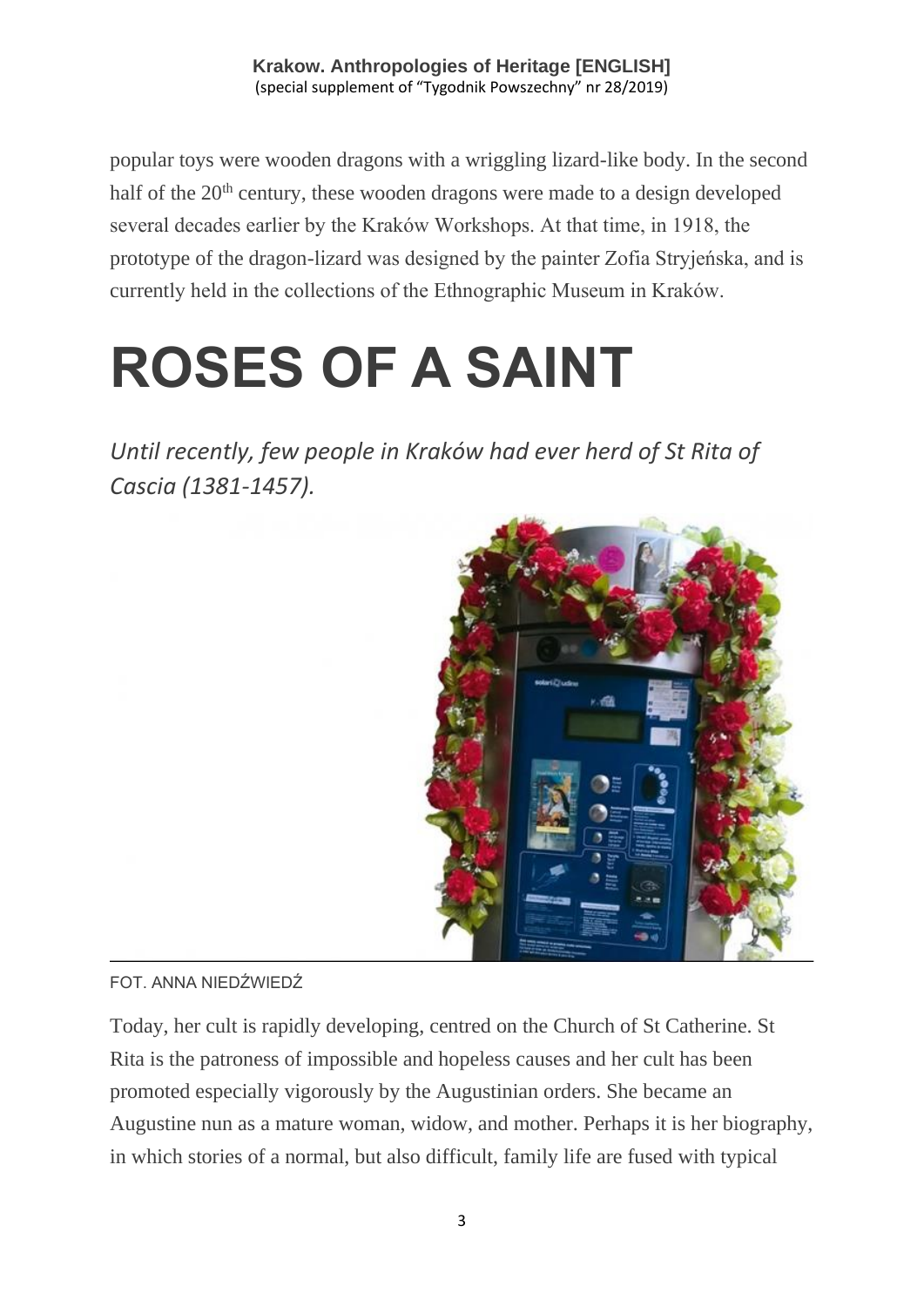hagiographical elements such as stigmata, miracles (including roses blooming in winter), and mystical experiences that attracts so many among the faithful? Every month, rose sellers throng the streets around the church. Worshippers lay flowers at the foot of St Rita's statue, which was designed by the pre-war architect Adolf Szyszko-Bohusz. After the service, bouquets of roses are taken home and given to friends who are experiencing hardship in their lives. In June 2017, after the monthly celebrations, someone adorned a parking meter close to the church with roses and images of St Rita.

# **GOD OF FOUR FACES**

*One of the many souvenirs from Kraków is a Światowid figurine. These figurines are miniature copies of a stone statue with four faces (the so-called Zbruch Idol) that was discovered in the 19th century in the Zbruch River (now in Ukraine).*



CC BY-SA 4.0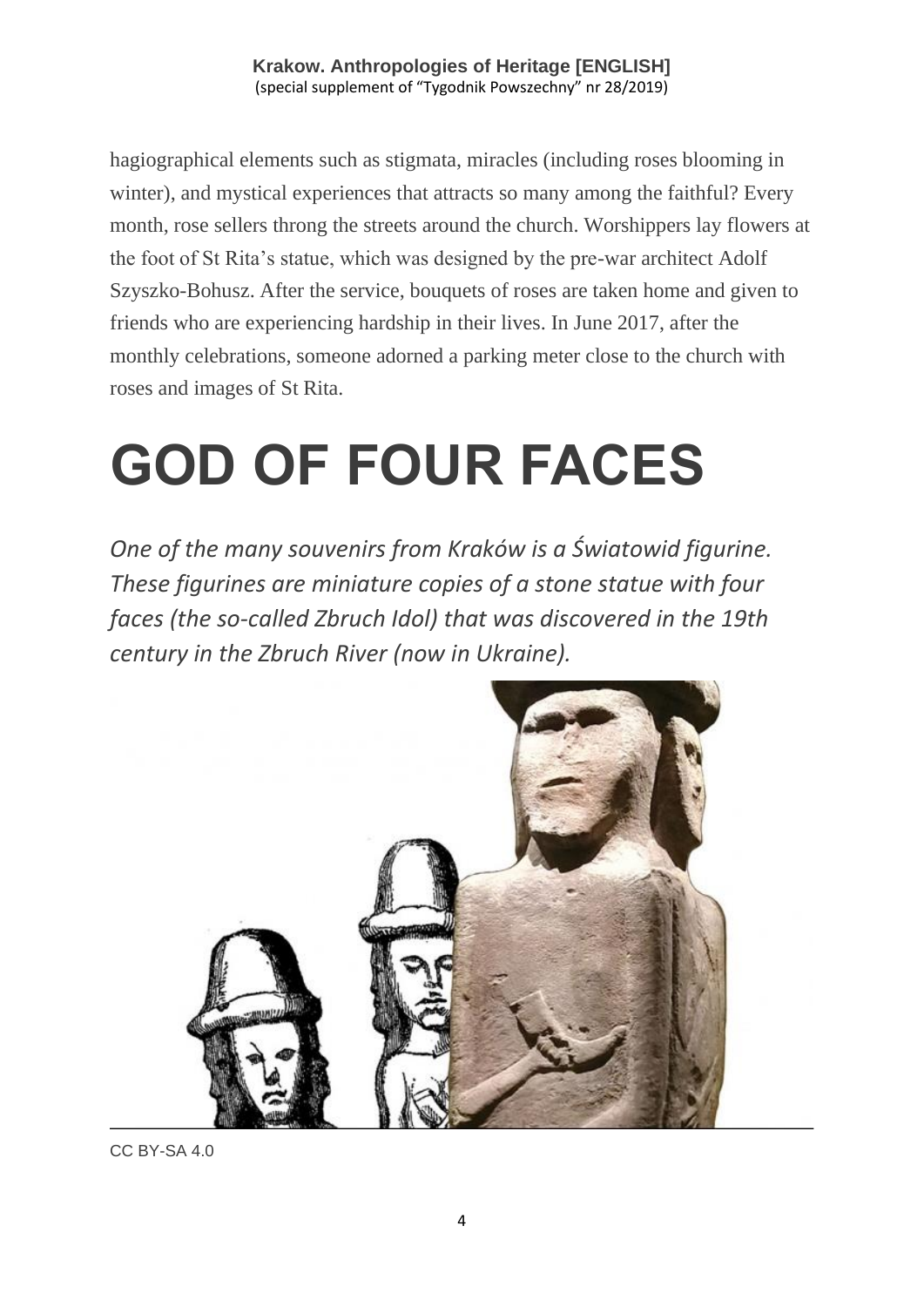The original statue is on display in Kraków's Archaeological Museum. It attracts not only aficionados of Slavic history, but also modern pagans, who sometimes pray and meditate in the exhibition space.

In 1968, a life-size copy of the Zbruch Idol was erected at the foot of Wawel Hill. This statue is also part of the cycle of ancient Slavic holidays and neo-pagan worship, as evidenced by the herbs, candles, and garlands made for the Slavic deity Kupala which people leave at the foot of the statue. On the other hand, during national holidays, it sometimes acquires a red-and-white sash or patriotic rosette, reflecting the incorporation of Slavic heritage into the vision of national community.

In its original context, this figure, which dates back to the  $9<sup>th</sup>$  century, was a sacred symbol connected with the pre-Christian religions of the Slavs. The intriguing form of the obelisk, comprising four figures facing the four corners of the world, evokes associations with the *axis mundi* – the celestial axis connecting heaven and earth, which indicates directions like a compass.

## **FOLK AND NATIONAL COSTUME**

*Kraków folk costume is simply the festive garb worn by peasants in the Kraków region. It later gained fame as the archetypical Polish national costume.*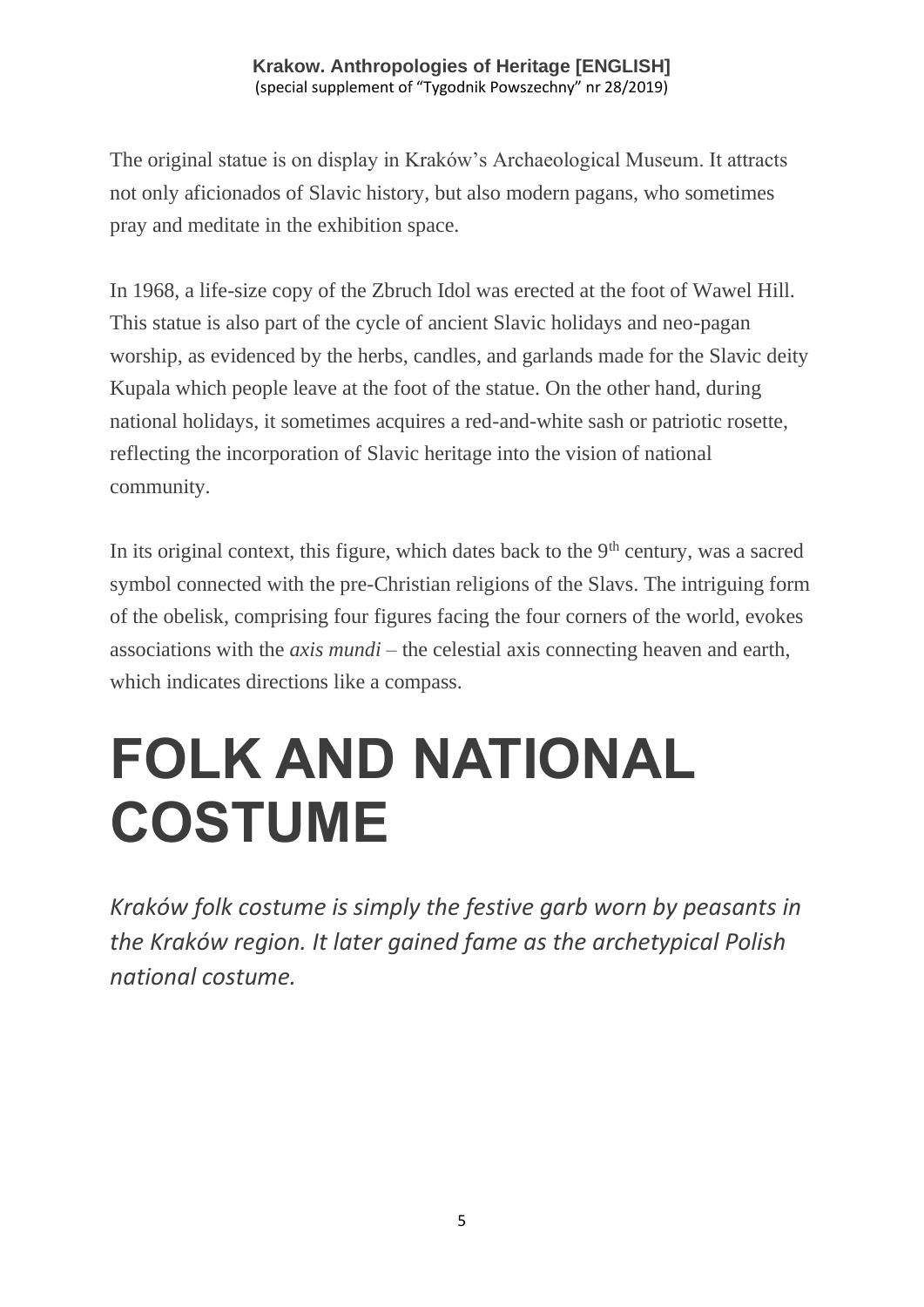



MUZEUM ETNOGRAFICZNE KRAKÓW

Its popularity and the stereotypical canon of what Cracovian men and women wear owes much to the Kosciuszko legend, the fascinations of the modernist Young Poland era, and Stanisław Wyspiański's famous play, Wesele, about a wedding between a poet and a peasant girl. The costume is still worn today during festivities in the city and in the surrounding villages. Dolls dressed in Kraków costume are popular souvenirs, as are the characteristic elements of this costume. The most popular among these is the four-cornered krakuska hat, which, adorned with peacock feathers, was once worn by the best man at weddings. Equally fashionable were black hats – celendry, resembling the top hats worn by city folk, and in winter the knitted woollen magierka caps.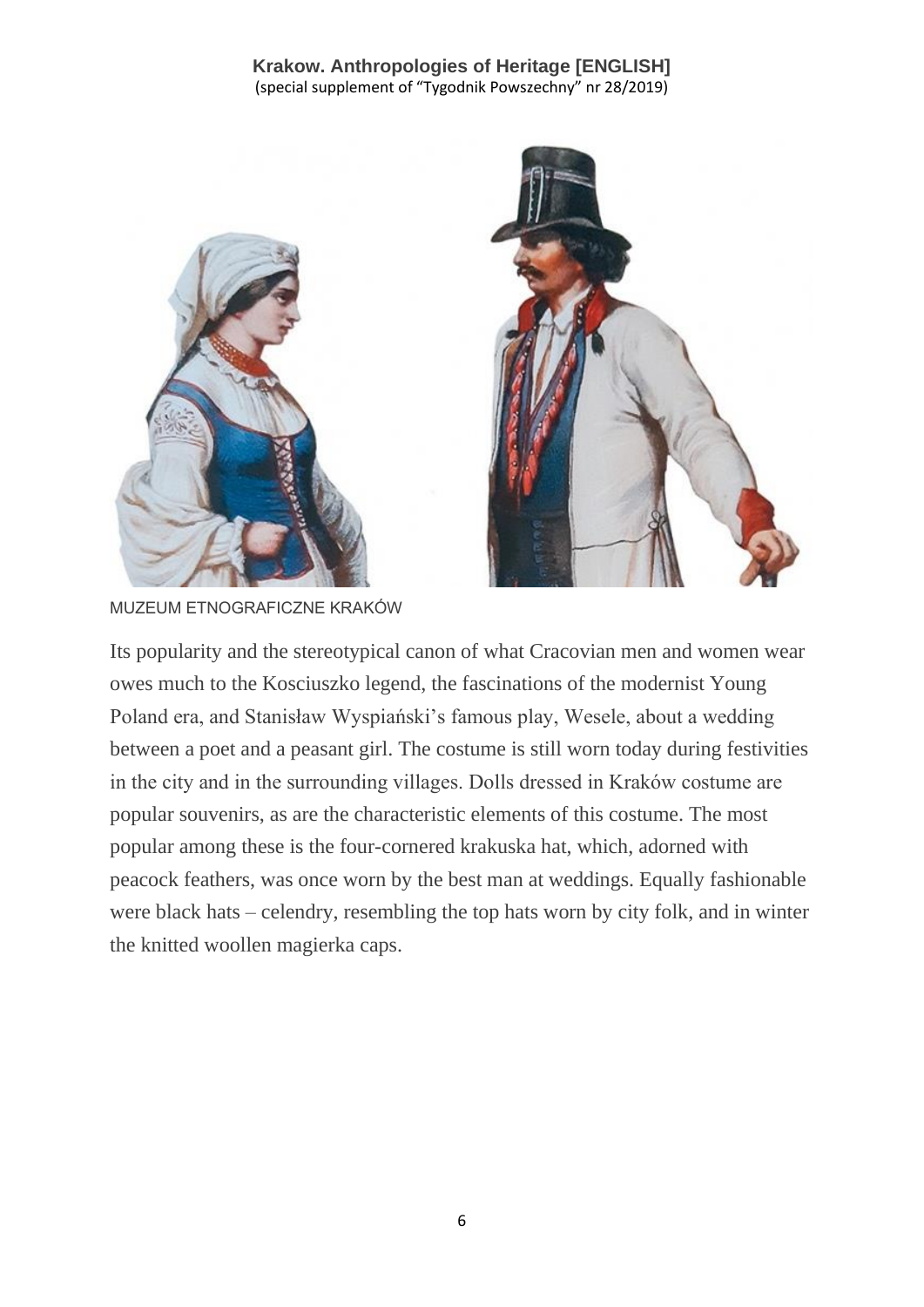These interludes appeared in the Special Supplement of "Tygodnik Powszechny" 28/2019. This publication came about thanks to cooperation with the Polish team of the international HERILIGION consortium within the framework of HERA's Uses of the Past programme. The project is financed by the HERA network, NCN, AHRC, FCT, DASTI, NOW, and the European Union under the Horizon 2020 research and innovation programme on the basis of grant agreement no. 649307. The Polish part of the project is carried out at the Institute of Ethnology and Cultural Anthropology at the Jagiellonian University's Faculty of History. The Tygodnik Powszechny Foundation is a partner of the project. [www.heranet.info](http://www.heranet.info/)



**Krakow. Anthropologies of Heritage [ENGLISH]**

Supplement to Tygodnik Powszechny 28/2019 EDITORS: Anna Niedźwiedź, Marcin Żyła PHOTO EDITING: Grażyna Makara TYPESETTING: Anna Prusiewicz / DoLasu PROOFREADING: Sylwia Frołow, Grzegorz Bogdał, Maciej Szklarczyk TRANSLATION: Jasper Tilbury COVER: view of the Market Square from the tower of St Mary's Church | PHOTO: Beata Zawrzel / Reporter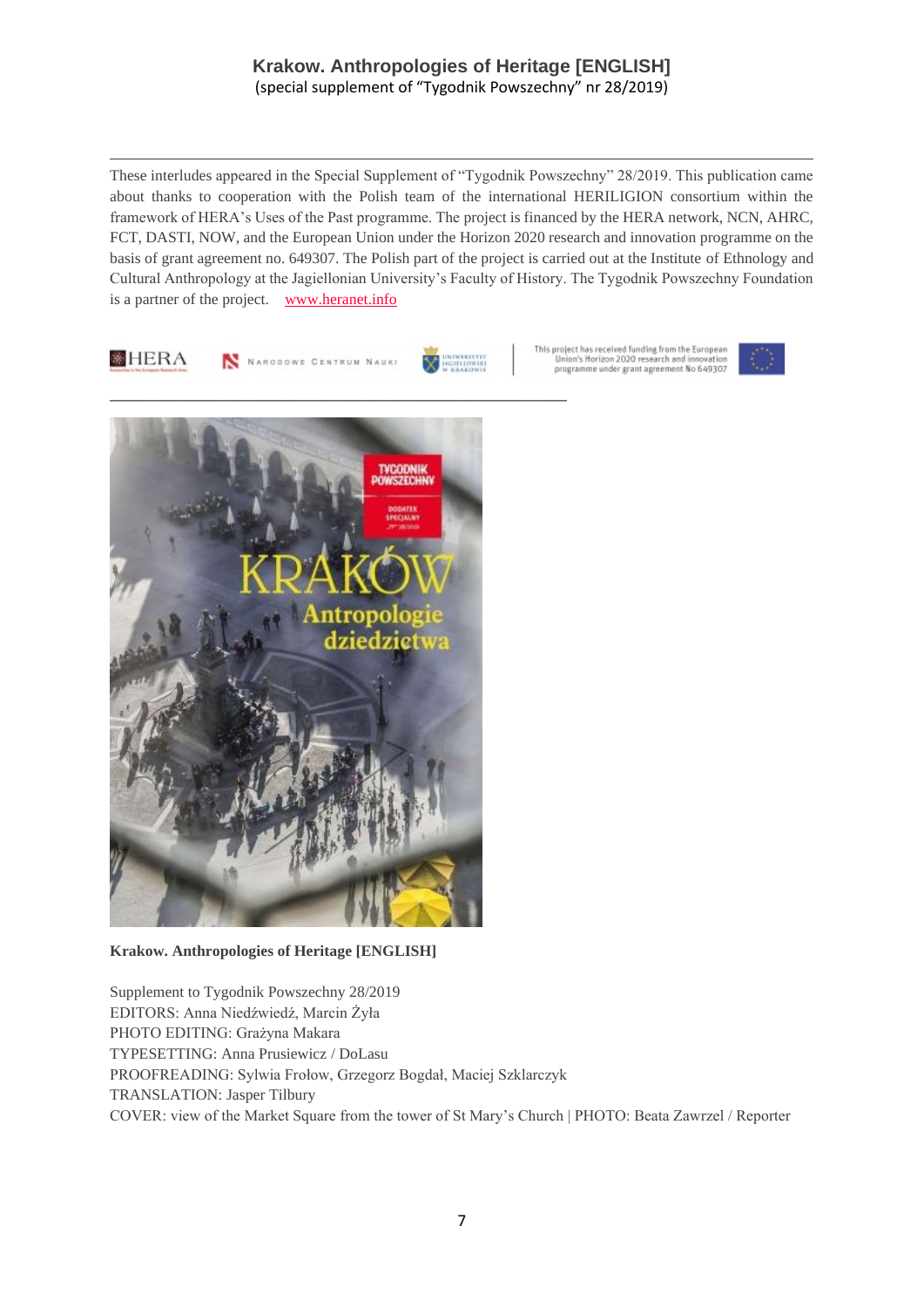Kraków 2019, ISBN 978-83-65811-05-9

This special supplement of "Tygodnik Powszechny" was distributed in the Polish version between July 10 and July 16, 2019 together with printed as well as on-line versions ("Tygodnik Powszechny" nr 28/2019). Content is available via open-access websites:

Polish:

<https://www.tygodnikpowszechny.pl/krakow-antropologie-dziedzictwa-20201> English: <https://www.tygodnikpowszechny.pl/krakow-anthropologies-of-heritage-english-20340>

#### **CONTENTS:**

[KS. ADAM BONIECKI](https://www.tygodnikpowszechny.pl/autor/ks-adam-boniecki-52) **[Boniecki: My Map of Kraków](https://www.tygodnikpowszechny.pl/boniecki-my-map-of-krakow-159798)** <https://www.tygodnikpowszechny.pl/boniecki-my-map-of-krakow-159798>

[ANNA NIEDŹWIEDŹ](https://www.tygodnikpowszechny.pl/autor/anna-niedzwiedz-1163) **[Heritage Laboratory](https://www.tygodnikpowszechny.pl/heritage-laboratory-159801)** <https://www.tygodnikpowszechny.pl/heritage-laboratory-159801>

[ANNA NIEDŹWIEDŹ](https://www.tygodnikpowszechny.pl/autor/anna-niedzwiedz-1163) **[Mapping Meanings](https://www.tygodnikpowszechny.pl/mapping-meanings-159803)** <https://www.tygodnikpowszechny.pl/mapping-meanings-159803>

[ALICJA BACZYŃSKA-HRYHOROWICZ,](https://www.tygodnikpowszechny.pl/autor/alicja-baczynska-hryhorowicz-20191) [BARTOSZ ARKUSZEWSKI,](https://www.tygodnikpowszechny.pl/autor/bartosz-arkuszewski-20192) [ALICJA SOĆKO-MUCHA,](https://www.tygodnikpowszechny.pl/autor/alicja-socko-mucha-20193) [KAJA](https://www.tygodnikpowszechny.pl/autor/kaja-kajder-20194)  [KAJDER,](https://www.tygodnikpowszechny.pl/autor/kaja-kajder-20194) [ANNA NIEDŹWIEDŹ](https://www.tygodnikpowszechny.pl/autor/anna-niedzwiedz-1163) **[A Street Seen From the Other Side](https://www.tygodnikpowszechny.pl/a-street-seen-from-the-other-side-159817)** <https://www.tygodnikpowszechny.pl/a-street-seen-from-the-other-side-159817>

[MONIKA OCHĘDOWSKA](https://www.tygodnikpowszechny.pl/autor/monika-ochedowska-16005) **[Feet on the Aryan Side](https://www.tygodnikpowszechny.pl/feet-on-the-aryan-side-159816)** <https://www.tygodnikpowszechny.pl/feet-on-the-aryan-side-159816>

[MAGDALENA WADOWSKA,](https://www.tygodnikpowszechny.pl/autor/magdalena-wadowska-20195) [MICHAŁ KUŹMIŃSKI](https://www.tygodnikpowszechny.pl/autor/michal-kuzminski-109) **[Bells and carry-ons](https://www.tygodnikpowszechny.pl/bells-and-carry-ons-159807)** <https://www.tygodnikpowszechny.pl/bells-and-carry-ons-159807>

[KAZIMIERZ S. OŻÓG](https://www.tygodnikpowszechny.pl/autor/kazimierz-s-ozog-20196) **[Post-Glacial Landscape](https://www.tygodnikpowszechny.pl/post-glacial-landscape-159809)** <https://www.tygodnikpowszechny.pl/post-glacial-landscape-159809>

[KAMILA BARANIECKA-OLSZEWSKA](https://www.tygodnikpowszechny.pl/autor/kamila-baraniecka-olszewska-20197) **[Looking Back at Krakus](https://www.tygodnikpowszechny.pl/looking-back-at-krakus-159810)** <https://www.tygodnikpowszechny.pl/looking-back-at-krakus-159810>

[MARCIN ŻYŁA](https://www.tygodnikpowszechny.pl/autor/marcin-zyla-59) **[Kraków is Not Sarajevo](https://www.tygodnikpowszechny.pl/krakow-is-not-sarajevo-159811)** <https://www.tygodnikpowszechny.pl/krakow-is-not-sarajevo-159811>

[RENATA RADŁOWSKA,](https://www.tygodnikpowszechny.pl/autor/renata-radlowska-20199) [MONIKA GOLONKA-CZAJKOWSKA](https://www.tygodnikpowszechny.pl/autor/monika-golonka-czajkowska-20198) **[Ennobled Barbarians](https://www.tygodnikpowszechny.pl/ennobled-barbarians-159812)**